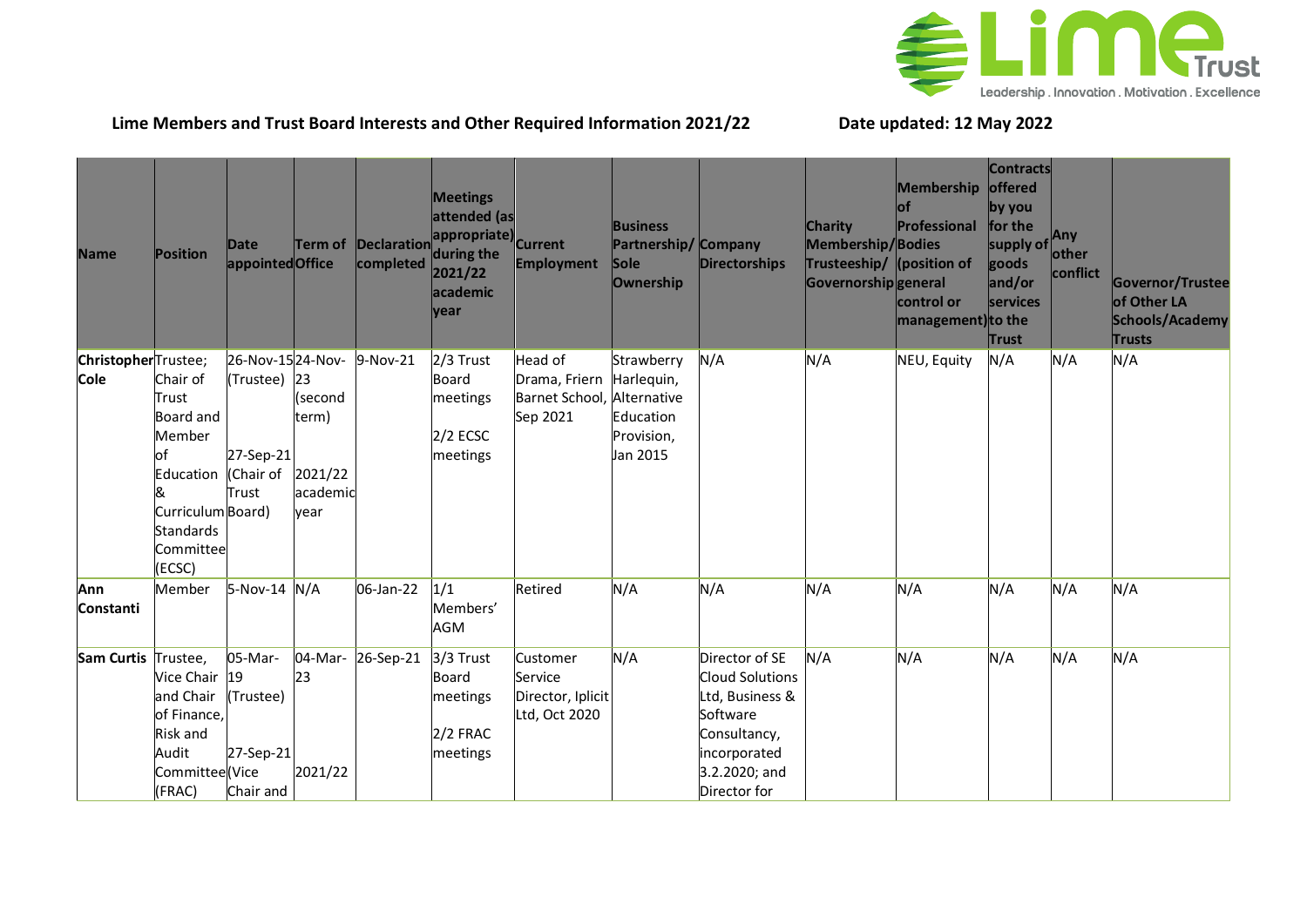

| <b>Name</b>                         | Position                         | Date<br>appointedOffice |                  | completed                             | <b>Meetings</b><br>attended (as<br>Term of Declaration appropriate) Current<br>during the<br>2021/22<br>academic<br>year | Employment                                                           | <b>Business</b><br>Partnership/ Company<br><b>Sole</b><br>Ownership | <b>Directorships</b>         | <b>Charity</b><br>Membership/Bodies<br>Trusteeship/ (position of<br>Governorshipgeneral | Membership offered<br>оf<br>Professional<br>control or<br>management) to the                                                                               | <b>Contracts</b><br>by you<br>for the<br>supply of<br>goods<br>and/or<br>services<br><b>Trust</b> | Any<br>other<br>conflict | Governor/Trustee<br>of Other LA<br>Schools/Academy<br><b>Trusts</b> |
|-------------------------------------|----------------------------------|-------------------------|------------------|---------------------------------------|--------------------------------------------------------------------------------------------------------------------------|----------------------------------------------------------------------|---------------------------------------------------------------------|------------------------------|-----------------------------------------------------------------------------------------|------------------------------------------------------------------------------------------------------------------------------------------------------------|---------------------------------------------------------------------------------------------------|--------------------------|---------------------------------------------------------------------|
|                                     |                                  | <b>FRAC</b><br>Chair)   | academic<br>vear |                                       |                                                                                                                          |                                                                      |                                                                     | Implicit since<br>01.04.2021 |                                                                                         |                                                                                                                                                            |                                                                                                   |                          |                                                                     |
| <b>Amanda</b><br><b>Daoud</b>       | <b>COO</b>                       | $1-Sep-21$              | 31-Mar-<br>21    | 24-Nov-21 3/3 Board                   | meetings<br>$2/2$ ECSC<br>meetings<br>2/2 FRAC<br>meetings<br>1/1<br>Members'<br>AGM                                     | coo                                                                  | N/A                                                                 | N/A                          | N/A                                                                                     | N/A                                                                                                                                                        | N/A                                                                                               | N/A                      | N/A                                                                 |
| <b>Kirsten</b><br>Jowett            | CEO and<br>Accounting<br>Officer | $1-Apr-22$              | N/A              | 1-Apr-22                              | 1/1 Board<br>meetings<br>$1/1$ ECSC<br>meetings                                                                          | CEO and<br>Accounting<br>Officer of Lime<br>Trust                    | N/A                                                                 | N/A                          | N/A                                                                                     | N/A                                                                                                                                                        | N/A                                                                                               | N/A                      | Governor<br>Gesher School<br>Apr 2018                               |
| Dr Markos Trustee<br>Koumaditis and | Member<br>of FRAC                |                         |                  | 18-11-21 17-11-25 29-Nov-21 2/2 Board | meetings<br>$1/1$ FRAC<br>meetings                                                                                       | HR Director at N/A<br>the House of<br>Commons<br>since 9 Oct<br>2019 |                                                                     | N/A                          | N/A                                                                                     | The Guild of HR<br>Professionals,<br>Fellow of CIPD,<br>CMI, ILM,<br><b>McKinsey Global</b><br><b>LGBT Executive</b><br>Programme<br>Alumnus;<br>Stonewall | N/A                                                                                               | N/A                      | N/A                                                                 |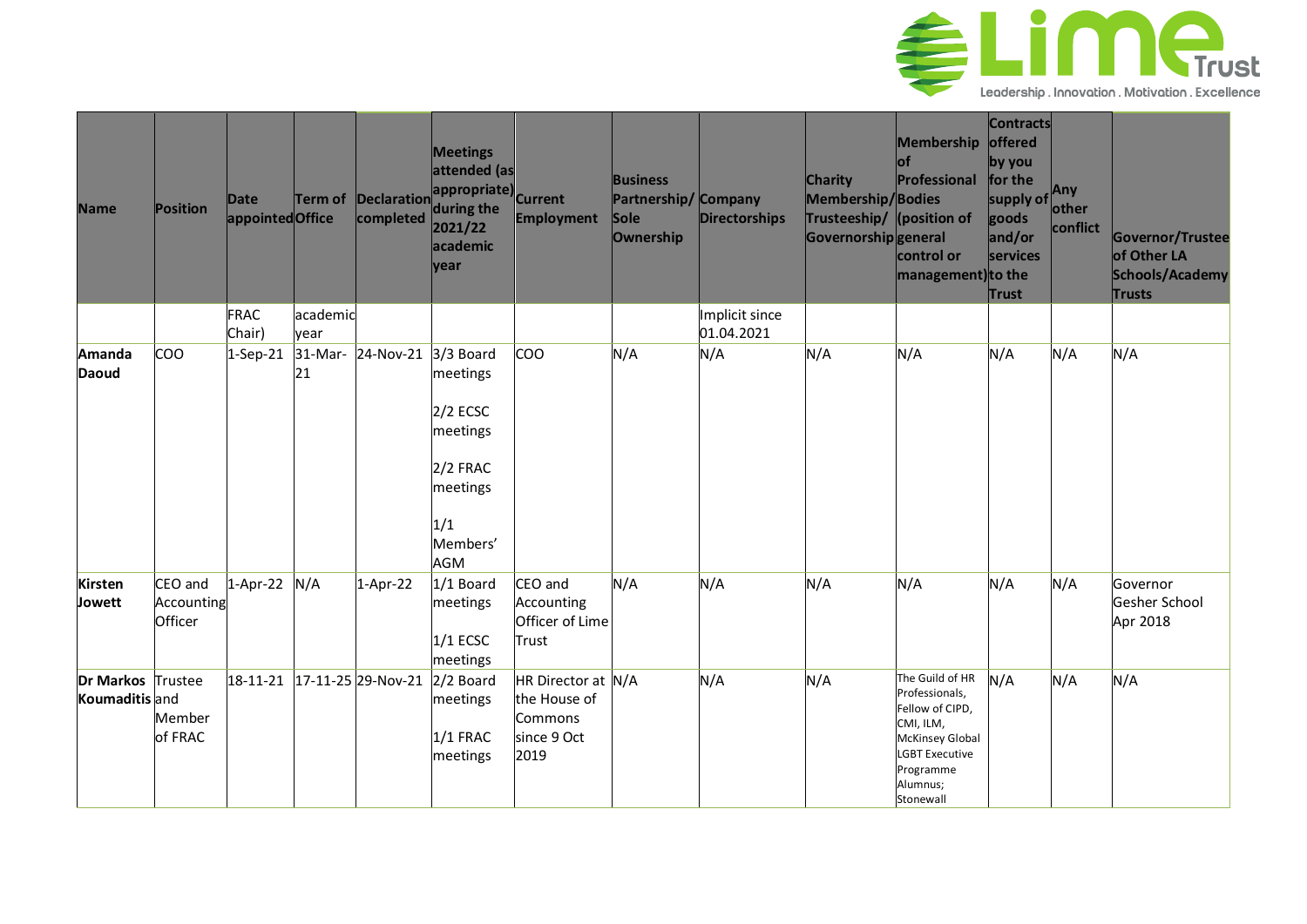

| <b>Name</b>                             | Position                             | Date<br>appointedOffice | <b>Term of</b> | <b>Declaration</b><br>completed | <b>Meetings</b><br>attended (as<br>appropriate) Current<br>during the<br>2021/22<br>academic<br>vear | <b>Employment</b>                                  | <b>Business</b><br>Partnership/<br><b>Sole</b><br>Ownership           | <b>Company</b><br><b>Directorships</b>                                                                                                                                            | <b>Charity</b><br>Membership/Bodies<br>Trusteeship/ (position of<br>Governorshipgeneral | Membership offered<br>lof<br>Professional<br>control or<br>management) to the | <b>Contracts</b><br>by you<br>for the<br>supply of<br>goods<br>and/or<br><b>Services</b><br>Trust | .Any<br>other<br>conflict | Governor/Trustee<br>of Other LA<br>Schools/Academy<br>Trusts               |
|-----------------------------------------|--------------------------------------|-------------------------|----------------|---------------------------------|------------------------------------------------------------------------------------------------------|----------------------------------------------------|-----------------------------------------------------------------------|-----------------------------------------------------------------------------------------------------------------------------------------------------------------------------------|-----------------------------------------------------------------------------------------|-------------------------------------------------------------------------------|---------------------------------------------------------------------------------------------------|---------------------------|----------------------------------------------------------------------------|
|                                         |                                      |                         |                |                                 |                                                                                                      |                                                    |                                                                       |                                                                                                                                                                                   |                                                                                         | Leadership<br>programme<br>Alumnus                                            |                                                                                                   |                           |                                                                            |
| <b>Bill Leask</b>                       | Trustee<br>land<br>Member<br>of ECSC | 29-Oct-19 28-Oct-       | 23             | 17-Sep-21                       | 3/3 Board<br>meetings<br>$2/2$ ECSC<br>meetings                                                      | Self employed                                      | Sole<br>Proprietor,<br>Consultancy<br>& Coaching,<br><b>July 2018</b> | Director,<br>HeddonCourt<br>HeddonCourtLtd, Strategy<br>Ltd, Strategy Consultancy &<br>Coaching, July<br>2018                                                                     | N/A                                                                                     | N/A                                                                           | N/A                                                                                               | N/A                       | N/A                                                                        |
| <b>Catherine</b><br>Lewis               | Member                               | 29-Oct-19 8-Jul-21      |                | 12-Sep-20                       | $N/A -$<br>resigned at<br>the end of<br>last<br>academic<br>vear                                     | CEO, The<br>Russett<br>Learning Trust,<br>Sep 2015 | N/A                                                                   | Executive<br>Director at The<br><b>Russett Learning</b><br>Trust, Sep 2015;<br>Director at The<br>18-25 Learning<br>Centre (part of<br>The Russett<br>Learning Trust),<br>July 17 | N/A                                                                                     | <b>NAHT</b>                                                                   | N/A                                                                                               | N/A                       | <b>Executive Director</b><br>at The Russett<br>Learning Trust,<br>Sep 2015 |
| <b>Holly</b><br>Morgan-<br><b>Smith</b> | Trustee,<br>Member<br>of FRAC        | 29-Oct-19 28-Oct-       | 23             | 10-Nov-21                       | 0/3 Trust<br>Board<br>meetings<br>(maternity)                                                        | Project<br>Director, DfE,<br><b>Nov 2015</b>       | N/A                                                                   | N/A                                                                                                                                                                               | N/A                                                                                     | N/A                                                                           | N/A                                                                                               | N/A                       | N/A                                                                        |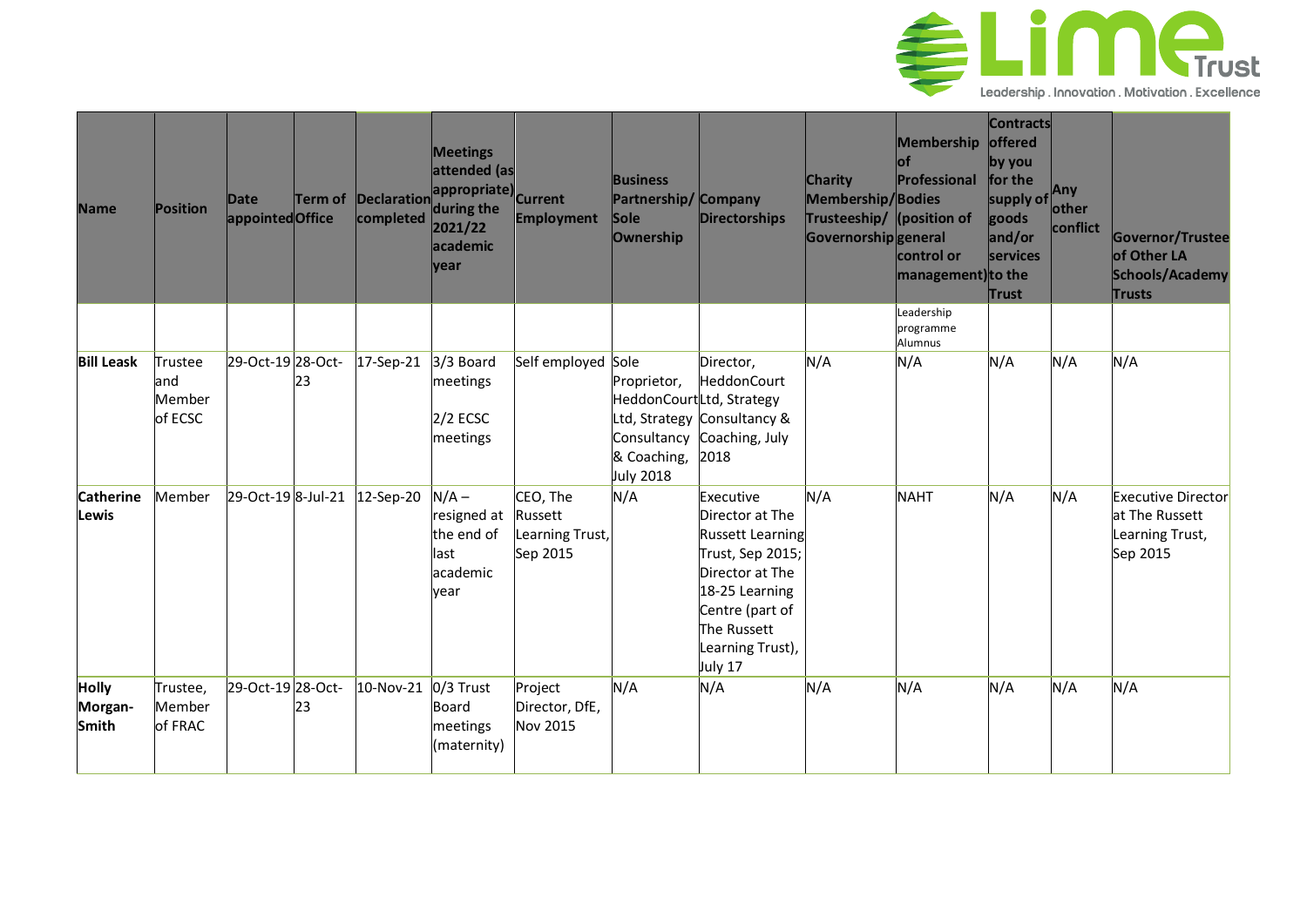

| <b>Name</b>                     | <b>Position</b>                     | Date<br>appointedOffice                                            | Term of                           | completed       | <b>Meetings</b><br>attended (as<br>$\left  \text{Declaration} \right $ appropriate) Current<br>during the<br>2021/22<br>academic<br>year | Employment                                                                         | <b>Business</b><br>Partnership/<br><b>Sole</b><br><b>Ownership</b>                   | Company<br><b>Directorships</b> | <b>Charity</b><br>Membership/Bodies<br>Trusteeship/ (position of<br>Governorshipgeneral                        | Membership offered<br>οf<br>Professional<br>control or<br>management) to the | <b>Contracts</b><br>by you<br>for the<br>supply of<br>goods<br>and/or<br>services<br><b>Trust</b> | Any<br>other<br>conflict | Governor/Trustee<br>of Other LA<br>Schools/Academy<br><b>Trusts</b> |
|---------------------------------|-------------------------------------|--------------------------------------------------------------------|-----------------------------------|-----------------|------------------------------------------------------------------------------------------------------------------------------------------|------------------------------------------------------------------------------------|--------------------------------------------------------------------------------------|---------------------------------|----------------------------------------------------------------------------------------------------------------|------------------------------------------------------------------------------|---------------------------------------------------------------------------------------------------|--------------------------|---------------------------------------------------------------------|
|                                 |                                     |                                                                    |                                   |                 | 0/2 FRAC<br>meetings<br>(maternity)                                                                                                      |                                                                                    |                                                                                      |                                 |                                                                                                                |                                                                              |                                                                                                   |                          |                                                                     |
| Lisa<br><b>Murphy</b>           | Trustee,<br>Chair of<br><b>ECSC</b> | 05-Mar-<br>19<br>(Trustee)<br>27-Sep-21 2021/22<br>(ECSC<br>Chair) | 20-Apr-<br>22<br>academic<br>year | 10-Oct-21       | 2/3 Trust<br><b>Board</b><br>meetings<br>$1/2$ ECSC<br>meetings                                                                          | Leicestershire<br>County<br>Council, SEND<br>consultancy,<br>since 20 July<br>2021 | Lisa Murphy<br>Unlimited<br>Ltd,<br>Education<br>Consultancy,<br>since 1 Jan<br>2019 | N/A                             | N/A                                                                                                            | <b>NEU</b>                                                                   | N/A                                                                                               | N/A                      | N/A                                                                 |
| <b>Hwee</b><br><b>Ching Neo</b> | Trustee<br>and<br>Member<br>of FRAC | 29-Oct-19 18-Nov-                                                  | 21                                | 24-Oct-21       | $1/3$ Trust<br>Board<br>meetings<br>0/1 FRAC<br>meetings                                                                                 | PwC, financial N/A<br>services, since<br>21 Sep 2019                               |                                                                                      | N/A                             | N/A                                                                                                            | N/A                                                                          | N/A                                                                                               | N/A                      | N/A                                                                 |
| Gary<br><b>Pocock</b>           | CEO and<br>Accounting<br>Officer    | $1-Sep-19$                                                         | 31-Aug-<br>21                     | 1-Sep-2020 N/A- | resigned at<br>the end of<br>last<br>academic<br>year                                                                                    | Retired,<br>Ofsted<br>Inspector                                                    | N/A                                                                                  | N/A                             | CEO and<br>Director of<br>Hornbeam<br>Community<br>Trust, June<br>2019;<br>Member of<br>the Schools<br>Company | N/A                                                                          | N/A                                                                                               | N/A                      | N/A                                                                 |